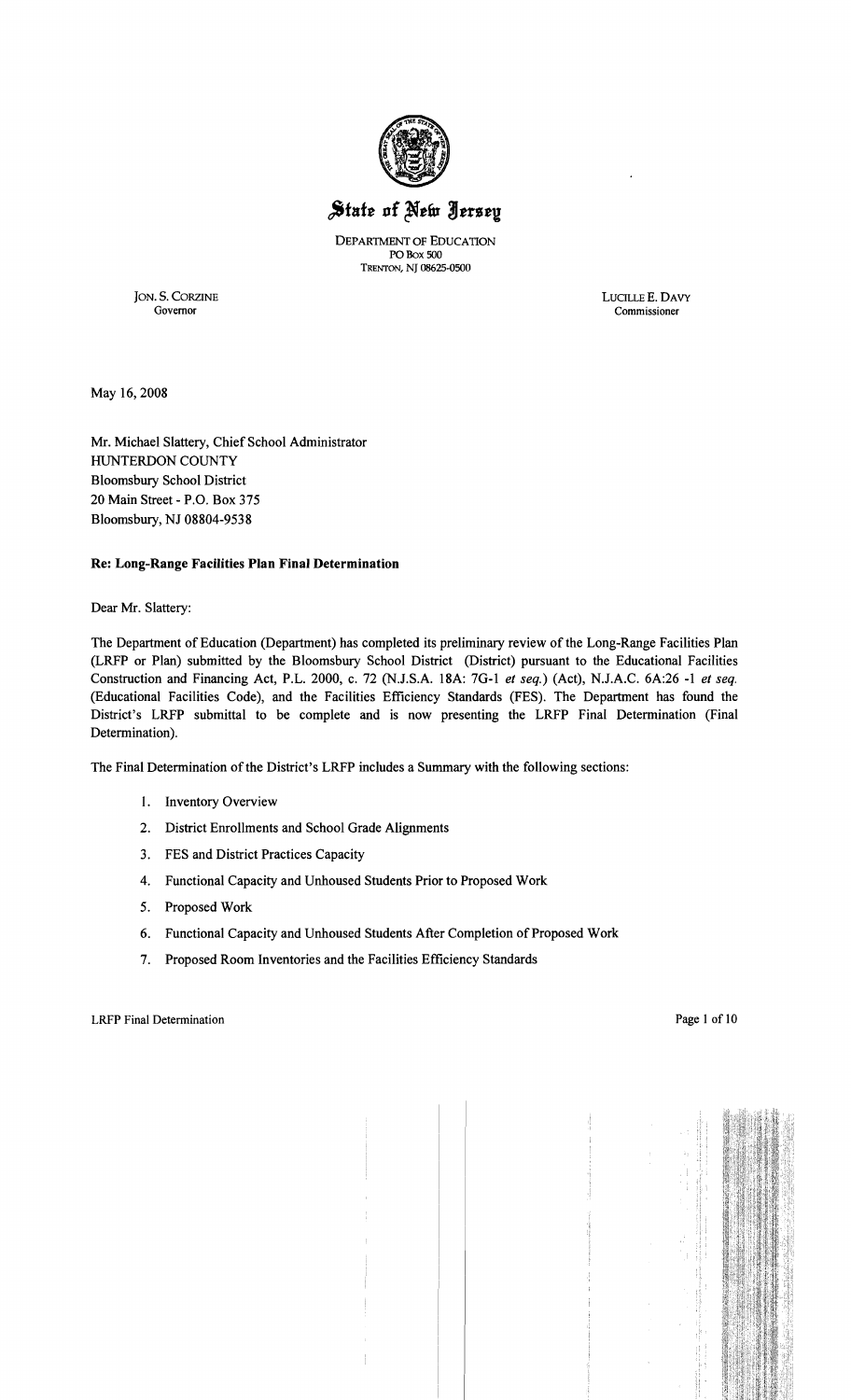Major LRFP approval issues include the adequacy of the LRFP's proposed enrollments, school capacities, and educational spaces. Approval of the LRFP, and any projects and costs listed therein, does not imply approval of an individual school facilities project or its corresponding costs and eligibility for State support under the Act. Similarly, approval of the LRFP does not imply approval of portions of the Plan that are inconsistent with the Department's FES and proposed building demolition or replacement. Determination of preliminary eligible costs and final eligible costs will be made at the time of the approval of a particular school facilities project pursuant to N.J.S.A. 18A:7G-5. The District must submit a feasibility study as part of the school facilities project approval process, pursuant to N.J.S.A. 18A:7G-7b, to support proposed building demolition or replacement. The feasibility study should demonstrate that a building might pose a risk to the safety of the occupants after rehabilitation or that rehabilitation is not cost-effective.

Following the approval of the LRFP, the District may submit an amendment to the approved LRFP for Department review. Unless and until an amendment to the LRFP is submitted to and approved by the Commissioner of the Department pursuant to N.J.S.A. 18A:7G-4(c), the approved LRFP shall remain in effect. The District may proceed with the implementation of school facilities projects that are consistent with the approved LRFP whether or not the school facilities project contains square footage that may be ineligible for State support.

We trust that this document will adequately explain the Final Determination and allow the District to move forward with the initiation of projects within its LRFP. Please contact H. Lyle Jones, Regional Director at the Office of School Facilities at (609) 943-5452 with any questions or concerns that you may have.

Sincerely,

June Eday

Lucille E. Davy Commissioner

Enclosure

c: Willa Spicer, Deputy Commissioner John Hart, Chief of Staff Rochelle Hendricks, Assistant Commissioner, Division of District and School Improvement William King, Assistant Commissioner, Division of Field Services Kathryn Forsyth, Director of Public Information Schools Gerald Vernotica, Hunterdon County, Executive County Superintendent Bernard E. Piaia, Director, School Facilities, Office of the Chief of Staff H. Lyle Jones, Regional Director, School Facilities, Office of the Chief of Staff Maryann Mesics, County Manager, School Facilities, Office of the Chief of Staff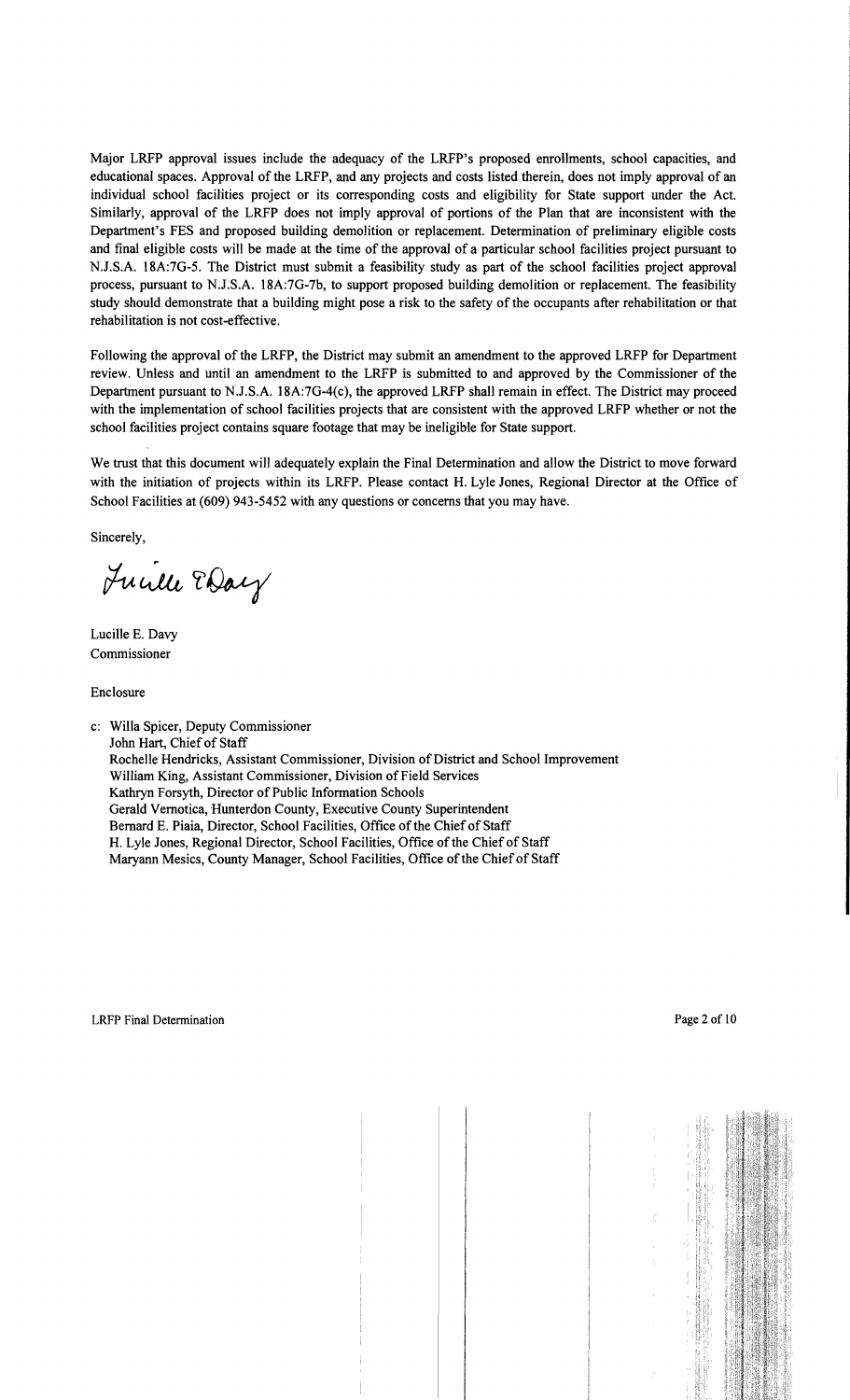### LONG-RANGE FACILITIES PLAN

# **Final Determination Summary**

Bloomsbury School District

The Department of Education (Department) has completed its review of the Long-Range Facilities Plan (LRFP or Plan) submitted by the Bloomsbury School District (District) pursuant to the Educational Facilities Construction and Financing Act, P.L. 2000, c.72 (NJ.S.A. 18A:7G-I *et seq.)* (Act), NJ.A.C. 6A:26-1 et seq. (Educational Facilities Code), and the Facilities Efficiency Standards (FES).

This is the Department's Final Determination Summary (Summary) of the LRFP. The Summary is based on the standards set forth in the Act, the Educational Facilities Code, the FES, District entered data in the LRFP and Project Application and Tracking System (LRFP website), and District supplied supporting documentation. The Summary consists of seven sections. The referenced reports in *italic* text are standard LRFP reports available on the Department's LRFP website.

# 1. Inventory Overview

The District provides services for students in grades K-8. The predominant existing school grade configuration is grades K-5 and grades 6-8. The predominant proposed school grade configuration is grades K-5 and grades 6 8. The District is classified as an "Under 55" district for funding purposes.

The District identified existing and proposed schools, sites, buildings, playgrounds, playfields, and parking lots in its LRFP. The total number of existing and proposed district-owned or leased schools, sites, and buildings are listed in Table I. A detailed description of each asset can be found in the LRFP website report titled *"Site Asset Inventory Report. "* 

|                                                      | <b>Existing</b> | <b>Proposed</b> |
|------------------------------------------------------|-----------------|-----------------|
| Sites:                                               |                 |                 |
| <b>Total Number of Sites</b>                         |                 |                 |
| Number of Sites with no Buildings                    |                 |                 |
| Number of Sites with no Instructional Buildings      |                 |                 |
| <b>Schools and Buildings:</b>                        |                 |                 |
| <b>Total Number of Schools</b>                       |                 |                 |
| <b>Total Number of Instructional Buildings</b>       |                 |                 |
| Total Number of Administrative and Utility Buildings |                 |                 |
| <b>Total Number of Athletic Facilities</b>           |                 |                 |
| <b>Total Number of Parking Facilities</b>            |                 |                 |
| <b>Total Number of Temporary Facilities</b>          |                 |                 |

#### Table 1: Inventory Summary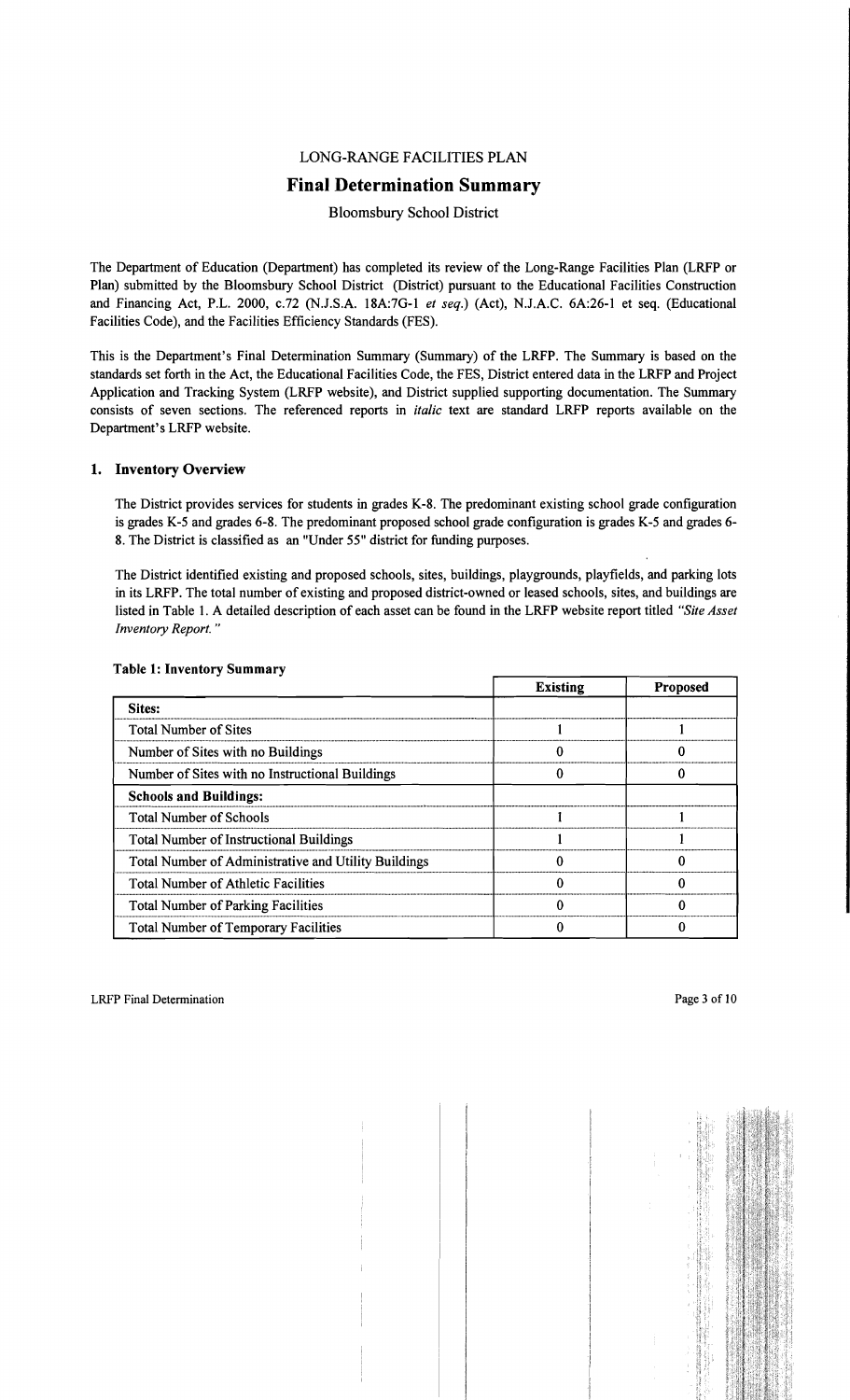As directed by the Department, incomplete school facilities projects that have project approval from the Department are represented as "existing" in the Plan. District schools with incomplete approved projects that include new construction or the reconfiguration of existing program space are as follows:  $n/a$ .

Major conclusions are as follows:

- The District is proposing to maintain the existing number of District-owned or leased sites.
- The District is proposing to maintain the existing number of District-owned or operated schools.
- The District is proposing to maintain the existing number of District-owned or leased instructional buildings. The District is proposing to maintain the existing number of District-owned or leased noninstructional buildings.

FINDINGS The Department has detennined that the proposed inventory is adequate for review of the District's LRFP. However, the LRFP detennination does not imply approval of an individual school facilities project listed within the LRFP. The District must submit individual project applications for project approval. If building demolition or replacement is proposed, the District must submit a feasibility study, pursuant to N.J.S.A. 18A:7G-7b, as part of the application for the specific school facilities project.

# 2. District Enrollments and School Grade Alignments

The District detennined the number of students, or "proposed enrollments," to be accommodated in the LRFP on a district-wide basis and in each school. The District's existing and proposed enrollments and the cohortsurvival projection provided by the Department on the LRFP website are listed in Table 2. Detailed infonnation can be found in the LRFP website report titled *"Enrollment Projection Detail.* " Existing and proposed school enrollments and grade alignments can be found in the report titled *"Enrollment and School Grade Alignment. "* 

|                             | <b>Actual Enrollments</b><br>2006 | <b>District Proposed</b><br><b>Enrollments</b> | <b>Department's LRFP</b><br><b>Website Projection</b> |
|-----------------------------|-----------------------------------|------------------------------------------------|-------------------------------------------------------|
| Grades K-12:                |                                   |                                                |                                                       |
| Grades K-5, including SCSE  | 101                               | 112                                            | 116                                                   |
| Grades 6-8, including SCSE  | 52                                | 66                                             | 66                                                    |
| Grades 9-12, including SCSE |                                   |                                                |                                                       |
| <b>District Totals</b>      | 162                               | 190                                            | 182                                                   |
| Pre-Kindergarten:           |                                   |                                                |                                                       |
| Pre-Kindergarten, Age 3     |                                   | n                                              |                                                       |
| Pre-Kindergarten, Age 4     |                                   |                                                |                                                       |
| Pre-Kindergarten, SCSE      |                                   |                                                |                                                       |

#### Table 2: Enrollment Comparison

*"SCSE"* = *Self-Contained Special Education*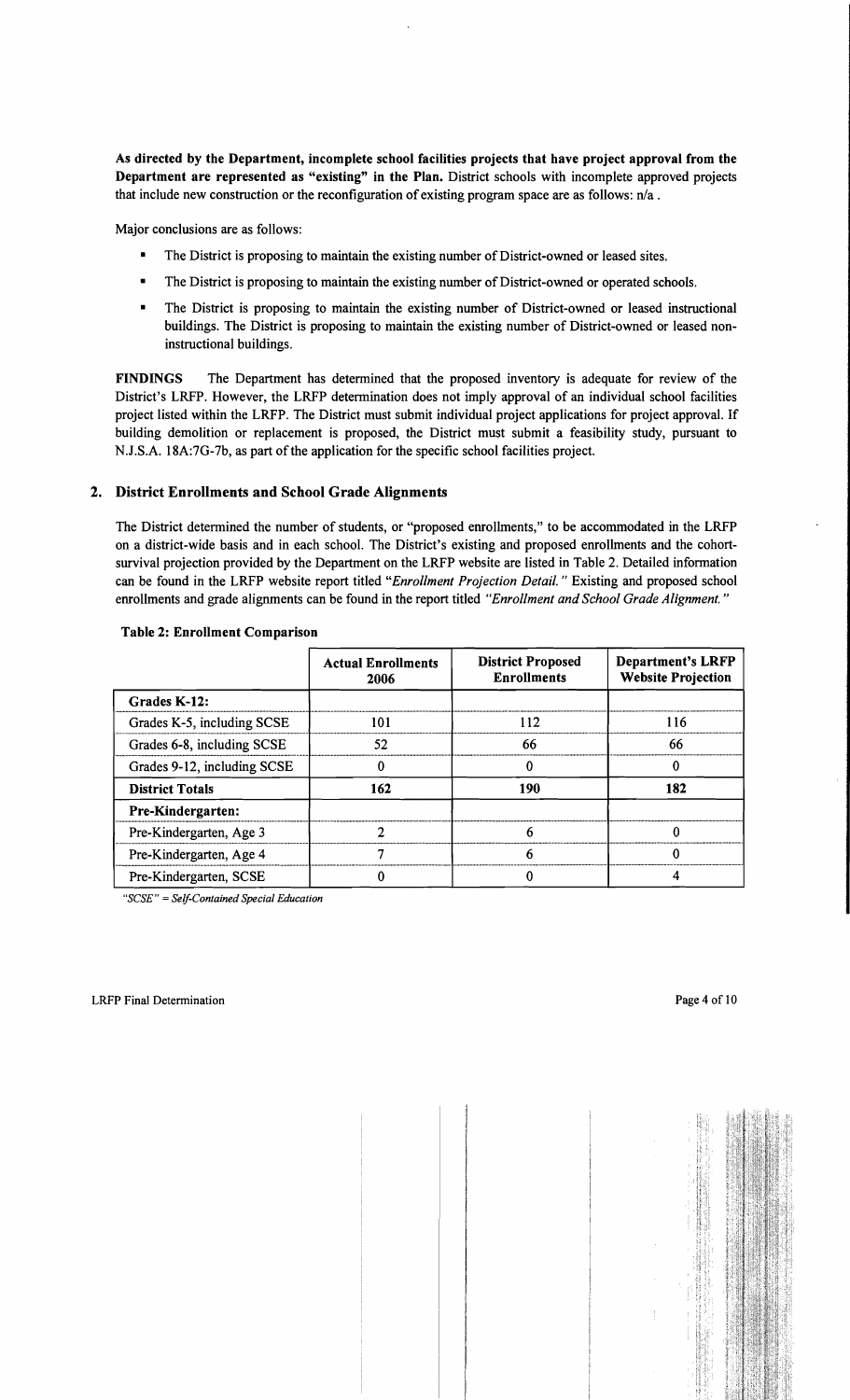Major conclusions are as follows:

- The District did not elect to use the Department's LRFP website projection. Supporting documentation was submitted to the Department as required to justify the proposed enrollments.
- The District is planning for increasing enrollments.
- The District is not an ECPA (Early Childhood Program Aid) District.

**FINDINGS** The Department has determined that the District's proposed enrollments are supportable for review of the District's LRFP. The Department will require a current enrollment projection at the time an application for a school facilities project is submitted incorporating the District's most recent Fall Enrollment Report in order to verify that the LRFP's planned capacity is appropriate for the updated enrollments.

# **3. FES and District Practices Capacity**

The proposed room inventories for each school were analyzed to determine whether the LRFP provides adequate capacity for the proposed enrollments. Two capacity calculation methods, called *"FES Capacity"* and *"District Practices Capacity,* " were used to assess existing and proposed school capacity in accordance with the FES and District program delivery practices. A third capacity calculation, called *"Functional Capacity,"*  determines Unhoused Students and potential State support for school facilities projects. Functional Capacity is analyzed in Section 5 of this Summary.

- *FES Capacity* only assigns capacity to pre-kindergarten *(if district-owned or operated),* kindergarten, general, and self-contained special education classrooms. No other room types are considered to be capacity-generating. Class size is based on the FES and is prorated for classrooms that are sized smaller than FES classrooms. FES Capacity is most accurate for elementary schools, or schools with non-departmentalized programs, in which instruction is "homeroom" based. This capacity calculation may also be accurate for middle schools depending upon the program structure. However, this method usually significantly understates available high school capacity since specialized spaces that are typically provided in lieu of general classrooms are not included in the capacity calculations.
- $\blacksquare$ *District Practices Capacity* allows the District to include specialized room types in the capacity calculations and adjust class size to reflect actual practices. This calculation is used to review capacity and enrollment coordination in middle and high schools.

A capacity utilization factor in accordance with the FES is included in both capacity calculations. A 90% capacity utilization rate is applied to classrooms serving grades K-8. An 85% capacity utilization rate is applied to classrooms serving grades 9-12. No capacity utilization factor is applied to preschool classrooms.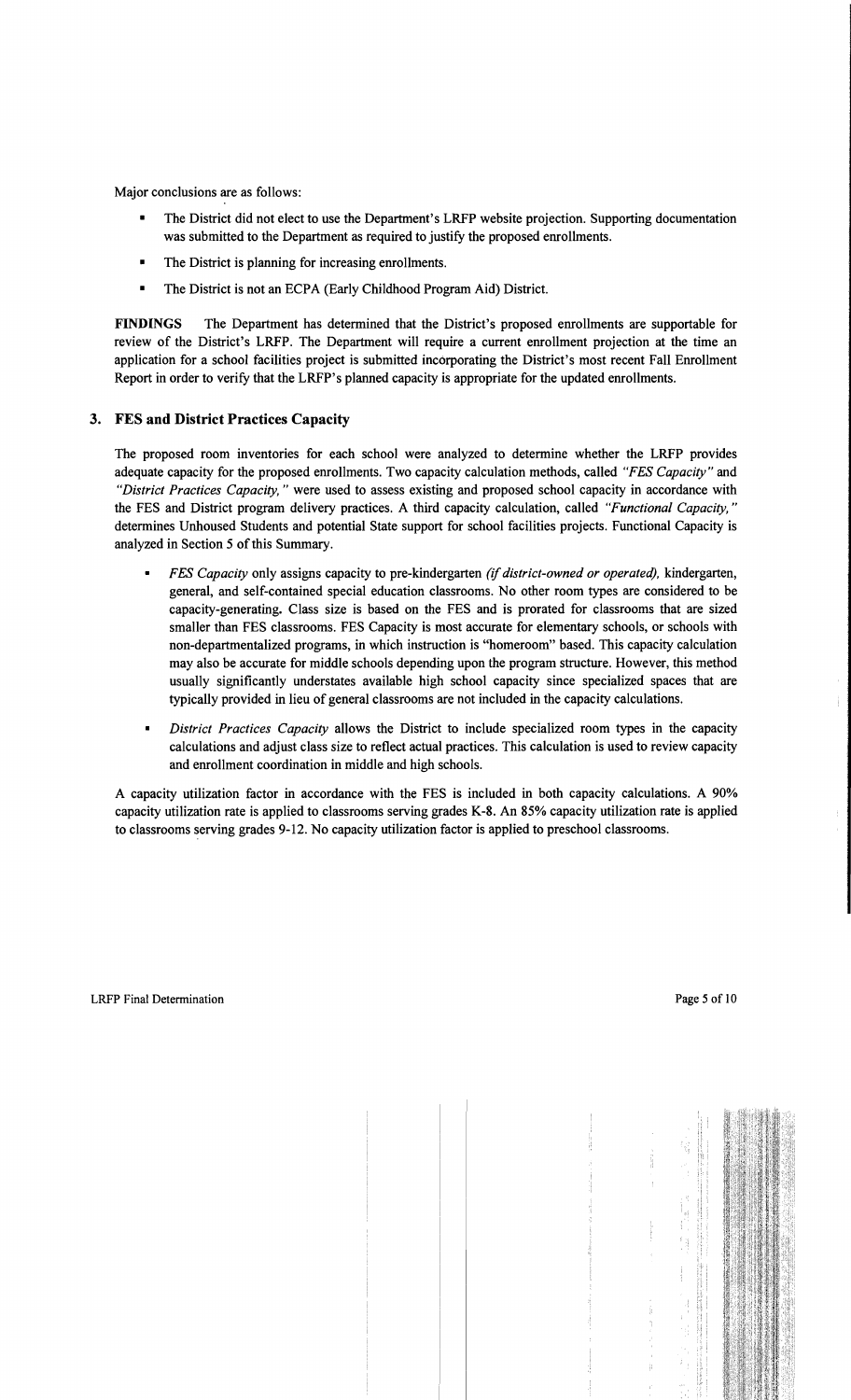Table 3 provides a summary of existing and proposed district-wide capacities. Detailed information can be found in the LRFP website report titled *"FES and District Practices Capacity. "* 

| Table 3: FES and District Practices Capacity Summary |                           |                                          |  |  |
|------------------------------------------------------|---------------------------|------------------------------------------|--|--|
|                                                      | <b>Total FES Capacity</b> | <b>Total District Practices Capacity</b> |  |  |
| $(A)$ Proposed Enrollments                           | 190                       | 190                                      |  |  |
| $ $ (B) Existing Capacity                            | 162.21                    | 203.10                                   |  |  |
| <i>Existing Capacity Status (B)-(A)</i>              | $-27.79$                  | 13.10                                    |  |  |
| $(C)$ Proposed Capacity                              | 162.21                    | 203.10                                   |  |  |
| <i>Froposed Capacity Status (C)-(A)</i>              | $-27.79$                  | 13.10                                    |  |  |

Table 3: FES and District Practices Capacity Summary

\* *Positive numbers signify surplus capacity; negative numbers signify inadequate capacity. Negative values for District Practices capacity are acceptable* if*proposed enrollments do not exceed* J*00% capacity utilization.* 

Major conclusions are as follows:

- The District has appropriately coordinated proposed school capacities and enrollments in the LRFP.
- Adequate justification has been provided by the District if capacity for a school deviates from the proposed enrollments by more than 5%.

FINDINGS The Department has determined that the proposed District capacity, in accordance with the proposed enrollments, is adequate for review of the District's LRFP. The Department will require a current enrollment projection at the time an application for a school facilities project is submitted, incorporating the District's most recent Fall Enrollment Report, in order to verify that the LRFP's planned capacity meets the District's updated enrollments.

#### 4. Functional Capacity and Unhoused Students Prior to Proposed Work

*Functional Capacity* was calculated and compared to the proposed enrollments to provide a preliminary estimate of Unhoused Students and new construction funding eligibility. Functional Capacity is the adjusted gross square footage of a school building *(total gross square feet minus excluded space)* divided by the minimum area allowance per Full-time Equivalent student for the grade level contained therein. Unhoused Students is the number of students projected to be enrolled in the District that exceeds the Functional Capacity of the District's schools pursuant to N.J.A.C.  $6A:26-2.2(c)$ .

*"Excluded Square Feet"* in the LRFP Functional Capacity calculation includes (1) square footage exceeding the FES for any pre-kindergarten, kindergarten, general education, or self-contained special education classroom; (2) grossing factor square footage *(corridors, stairs, mechanical rooms, etc.)* that exceeds the FES allowance, and (3) square feet proposed to be demolished or discontinued from use. Excluded square feet may be revised during the review process for individual school facilities projects.

Table 4 provides a preliminary assessment of Functional Capacity, Unhoused Students, and Estimated Maximum Approved Area for the various grade groups in accordance with the FES. Detailed information concerning the calculation and preliminary excluded square feet can be found in the LRFP website reports titled *"Functional Capacity and Unhoused Students"* and *"Functional Capacity Excluded Square Feet."*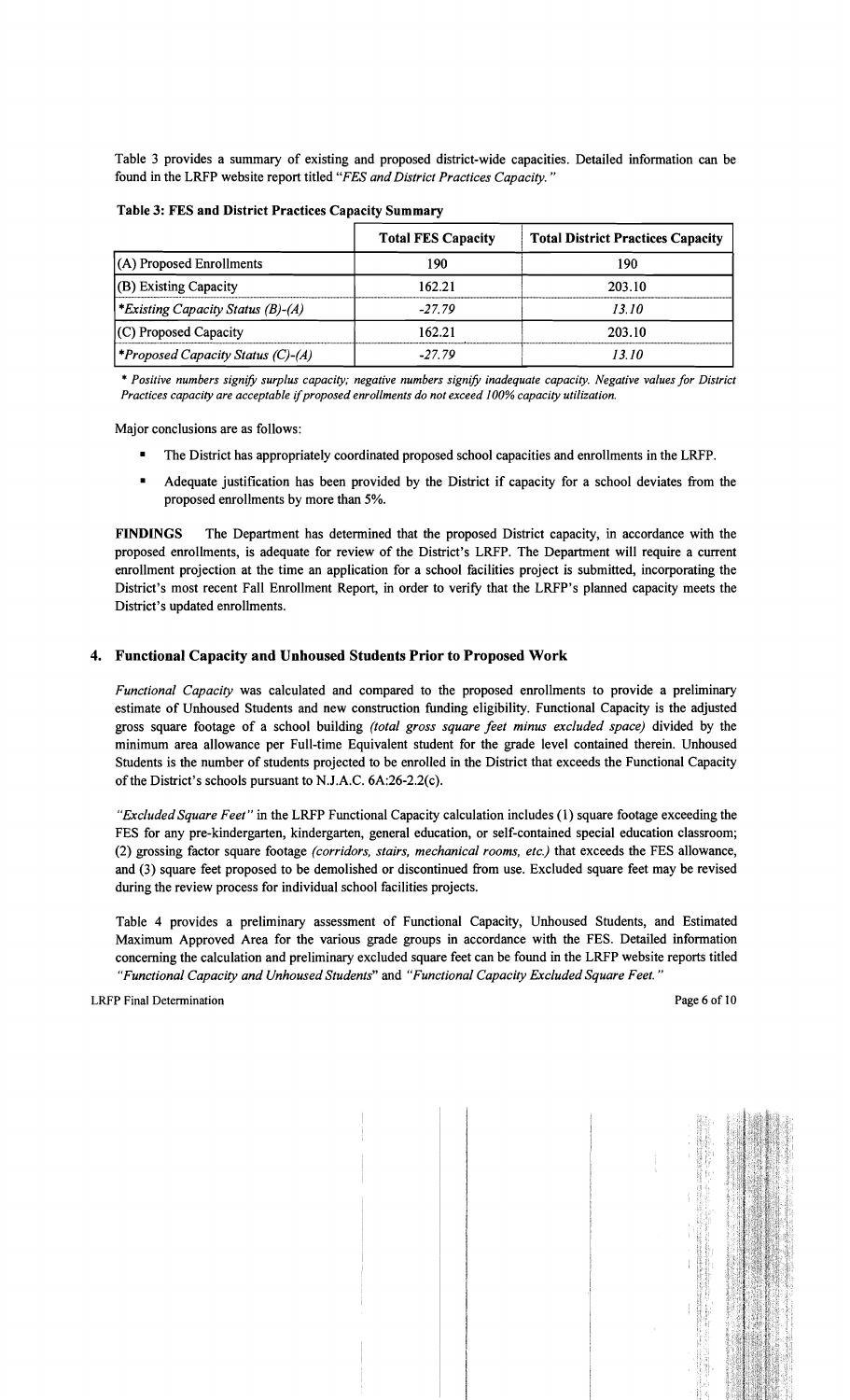|                        |            | B          |                 |                |                          |
|------------------------|------------|------------|-----------------|----------------|--------------------------|
|                        |            | Estimated  |                 | D              | $E = C x D$              |
|                        | A          | Existing   | $C = A-B$       | Area           | <b>Estimated Maximum</b> |
|                        | Proposed   | Functional | Unhoused        | Allowance      | Approved Area for        |
|                        | Enrollment | Capacity   | <b>Students</b> | (gsf/students) | <b>Unhoused Students</b> |
| Elementary $(K-5)^*$   | 112        | 83.93      | 28.07           | 125.00         | 3508.58                  |
| Middle $(6-8)$         | 66         | 49.46      | 16.54           | 134.00         | 2216.42                  |
| <b>District Totals</b> | 190        | 133.39     |                 |                |                          |

#### Table 4: Functional Capacity and Unhoused Students Prior to Proposed Work

\**Pre-kindergarten students are not included in the calculations.* 

Major conclusions are as follows:

- The calculations for "Estimated Existing Functional Capacity" do not include school facilities projects that have been approved by the Department but were not under construction or complete at the time of Plan submission.
- The District, based on the preliminary LRFP assessment, does not have Unhoused Students for the following FES grade groups: n/a.
- The District, based on the preliminary LRFP assessment, has Unhoused Students for the following FES grade groups: Grades PK, K-5, 6-8.
- The District is not an ECPA District. Therefore, general education pre-kindergarten students are not included in the calculations.
- • The District is not proposing to demolish or discontinue the use of existing District-owned instructional space. The Functional Capacity calculation excludes square feet proposed to be demolished or discontinued for the following FES grade groups: n/a.

FINDINGS Functional Capacity and Unhoused Students calculated in the LRFP are preliminary estimates. Justification for square footage in excess of the FES and the determination of additional excluded square feet, Preliminary Eligible Costs (PEC), and Final Eligible Costs (FEC) will be included in the review process for specific school facilities projects. A feasibility study undertaken by the District is required if building demolition or replacement is proposed per NJ.A.C. 6A:26-2.3(b)(10).

#### 5. Proposed Work

The District was instructed to review the condition of its facilities and sites and to propose corrective *"system"*  and *"inventory"* actions in its LRFP. *"System"* actions upgrade existing conditions without changing spatial configuration or size. Examples of system actions include new windows, finishes, and mechanical systems. *"Inventory"* actions address space problems by removing, adding, or altering sites, schools, buildings and rooms. Examples of inventory actions include building additions, the reconfiguration of existing walls, or changing room use.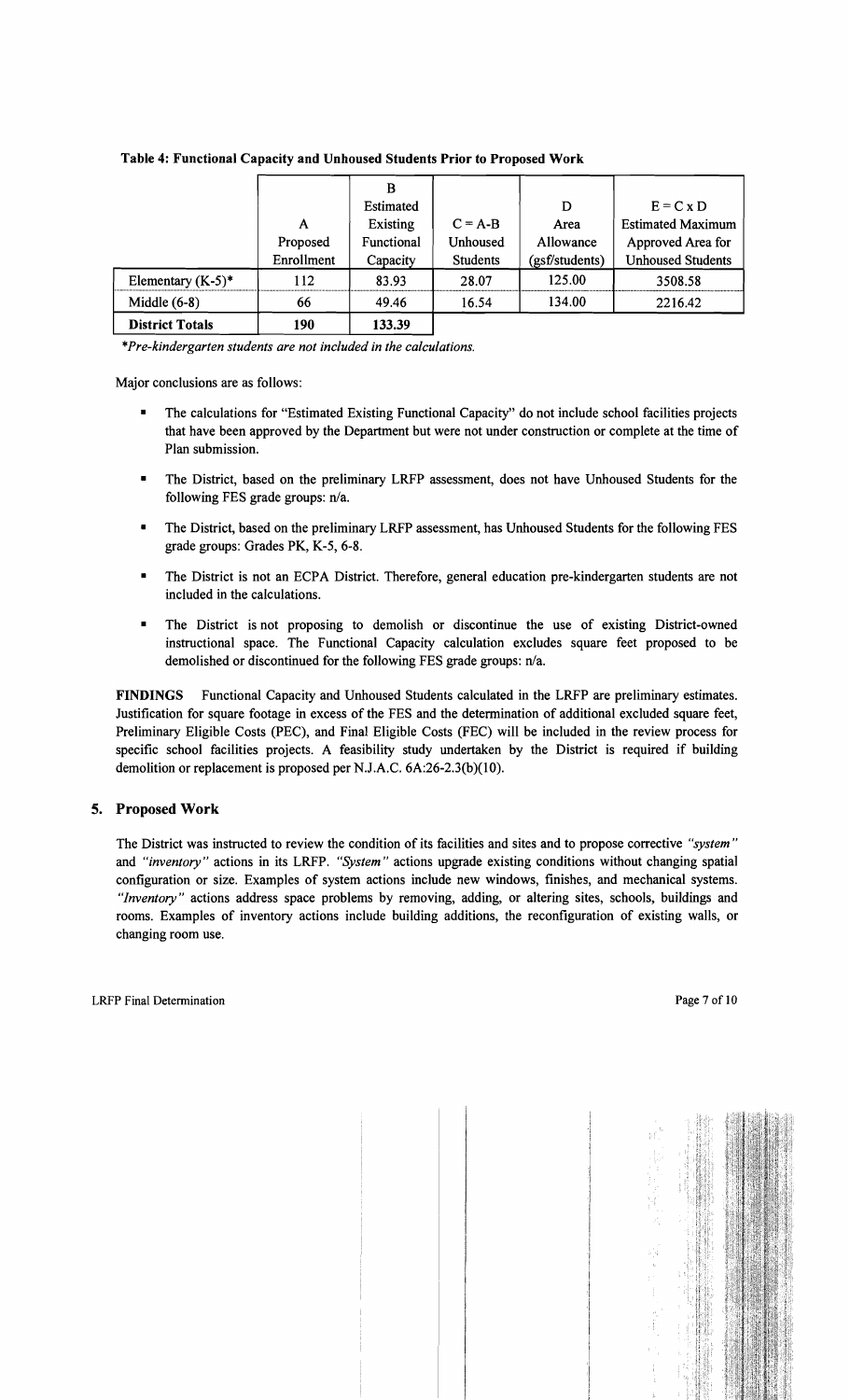Table 5 summarizes the type of work proposed in the District's LRFP for instructional buildings. Detailed information can be found in the LRFP website reports titled *"Site Asset Inventory," "LRFP Systems Actions Summary,* " *and "LRFP Inventory Actions Summary. "* 

Table 5: Proposed Work for Instructional Buildings

| <b>Type of Work</b>                                            | <b>Work Included in LRFP</b><br>N٥ |  |
|----------------------------------------------------------------|------------------------------------|--|
| <b>System Upgrades</b>                                         |                                    |  |
| <b>Inventory Changes</b>                                       |                                    |  |
| Room Reassignment or Reconfiguration                           | N٥                                 |  |
| <b>Building Addition</b>                                       | N٥                                 |  |
| New Building                                                   | N٥                                 |  |
| Partial or Whole Building Demolition or Discontinuation of Use | N٥                                 |  |
| New Site                                                       | N٥                                 |  |

Major conclusions are as follows:

- The District has not proposed system upgrades in one or more instructional buildings.
- The District has not proposed inventory changes, excluding new construction, in one or more instructional buildings.
- The District has not proposed new construction in lieu of rehabilitation in one or more instructional buildings.

Please note that costs represented in the LRFP are for capital planning purposes only. Estimated costs are not intended to represent preliminary eligible costs or fmal eligible costs of approved school facilities projects.

The Act (N.J.S.A. 18A:7G-7b) provides that all school facilities shall be deemed suitable for rehabilitation unless a pre-construction evaluation undertaken by the District demonstrates to the satisfaction of the Commissioner that the structure might pose a risk to the safety of the occupants even after rehabilitation or that rehabilitation is not cost-effective. Pursuant to N.J.A.C.  $6A:26-2.3(b)(10)$ , the Commissioner may identify school facilities for which new construction is proposed in lieu of rehabilitation for which it appears from the information presented that new construction is justified, provided, however, that for such school facilities so identified, the District must submit a feasibility study as part of the application for the specific school facilities project. The cost of each proposed building replacement is compared to the cost of additions or rehabilitation required to eliminate health and safety deficiencies and to achieve the District's programmatic model.

Facilities used for non-instructional or non-educational purposes are ineligible for State support under the Act. However, projects for such facilities shall be reviewed by the Department to determine whether they are consistent with the District's LRFP and whether the facility, if it is to house students (full or part time) conforms to educational adequacy requirements. These projects shall conform to all applicable statutes and regulations.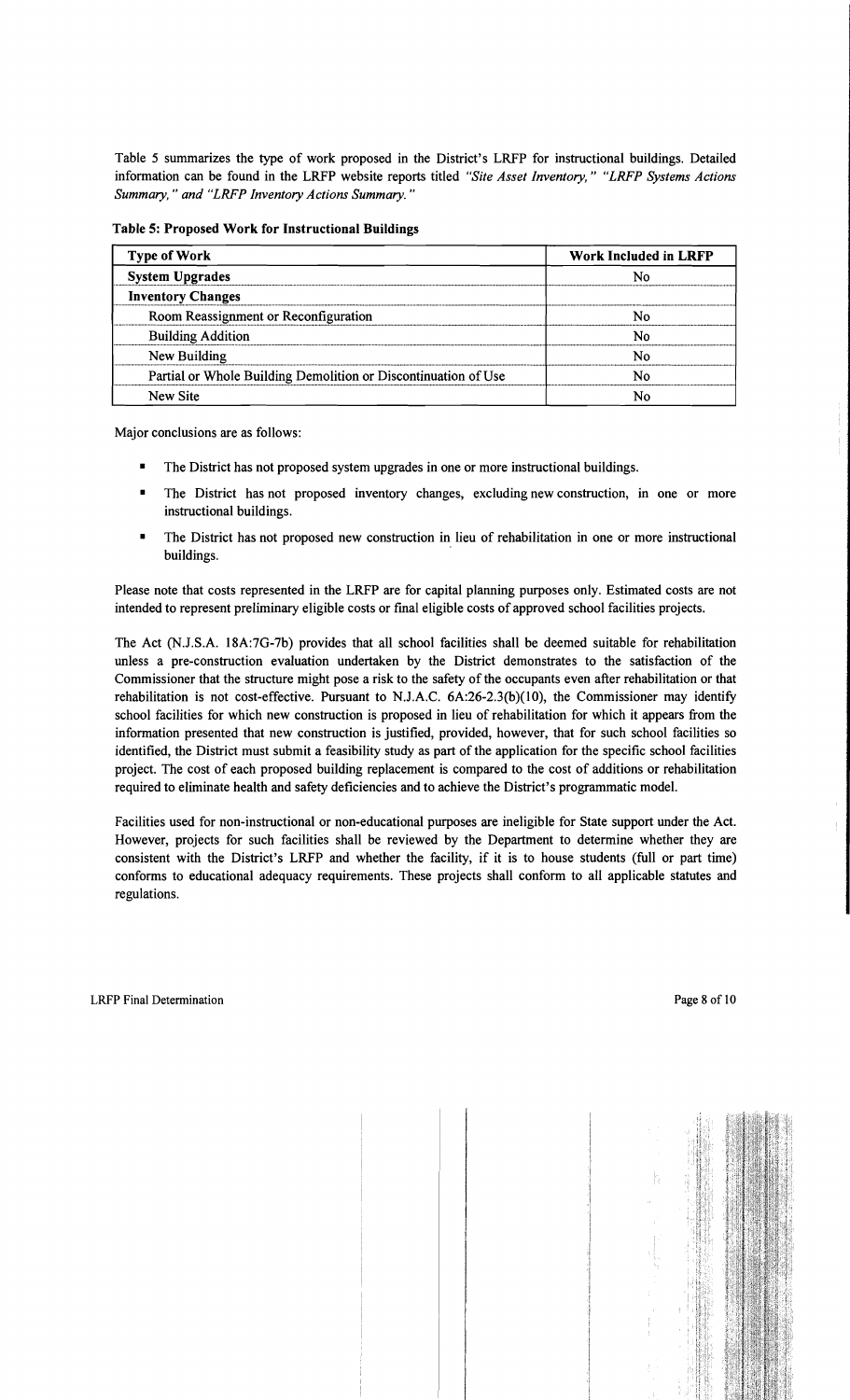FINDINGS The Department has determined that the proposed work is adequate for review of the District's LRFP. However, Department approval of proposed work in the LRFP does not imply that the District may proceed with a school facilities project. The District must submit individual project applications with cost estimates for Department project approval. Both school facilities project approval and other capital project review require consistency with the District's approved LRFP.

# 6. Functional Capacity and Unhoused Students After Completion of Proposed Work

The *Functional Capacity* of the District's schools *after* completion of the scope of work proposed in the LRFP was calculated to highlight any remaining Unhoused Students.

Table 6 provides a preliminary assessment of Unhoused Students and Estimated Remaining Maximum Area after completion of new construction proposed in the LRFP, if applicable. Detailed information concerning the calculation can be found in the website report titled *"Functional Capacity and Unhoused Students."* 

|                        | Estimated<br>Maximum<br>Approved Area<br>for Unhoused | Total New  | Proposed<br>Functional<br>Capacity after | Unhoused<br>Students after | Estimated<br>Maximum Area<br>for Unhoused<br><b>Students</b> |
|------------------------|-------------------------------------------------------|------------|------------------------------------------|----------------------------|--------------------------------------------------------------|
|                        | <b>Students</b>                                       | <b>GSF</b> | Construction                             | Construction               | Remaining                                                    |
| Elementary $(K-5)^*$   | 3508.58                                               | 0          | 83.93                                    | 58.07                      | 3508.58                                                      |
| Middle $(6-8)$         | 2216.42                                               | 0          | 49.46                                    | 16.54                      | 2216.42                                                      |
| High $(9-12)$          | 0.00                                                  | 0          | 0.00                                     | 0.00                       | 0.00                                                         |
| <b>District Totals</b> | 190.00                                                | 0          | 133.39                                   |                            |                                                              |

Table 6: Functional Capacity and Unhoused Students After Completion of Proposed Work

\**Pre-kindergarten students are not included in the calculations.* 

Major conclusions are as follows:

- New construction is proposed for the following grade groups:  $n/a$ .
- Proposed new construction exceeds the estimated maximum area allowance for Unhoused Students prior to the completion of the proposed work for the following grade groups: n/a.
- The District, based on the preliminary LRFP assessment, will have Unhoused Students after completion of the proposed LRFP work for the following grade groups: n/a.